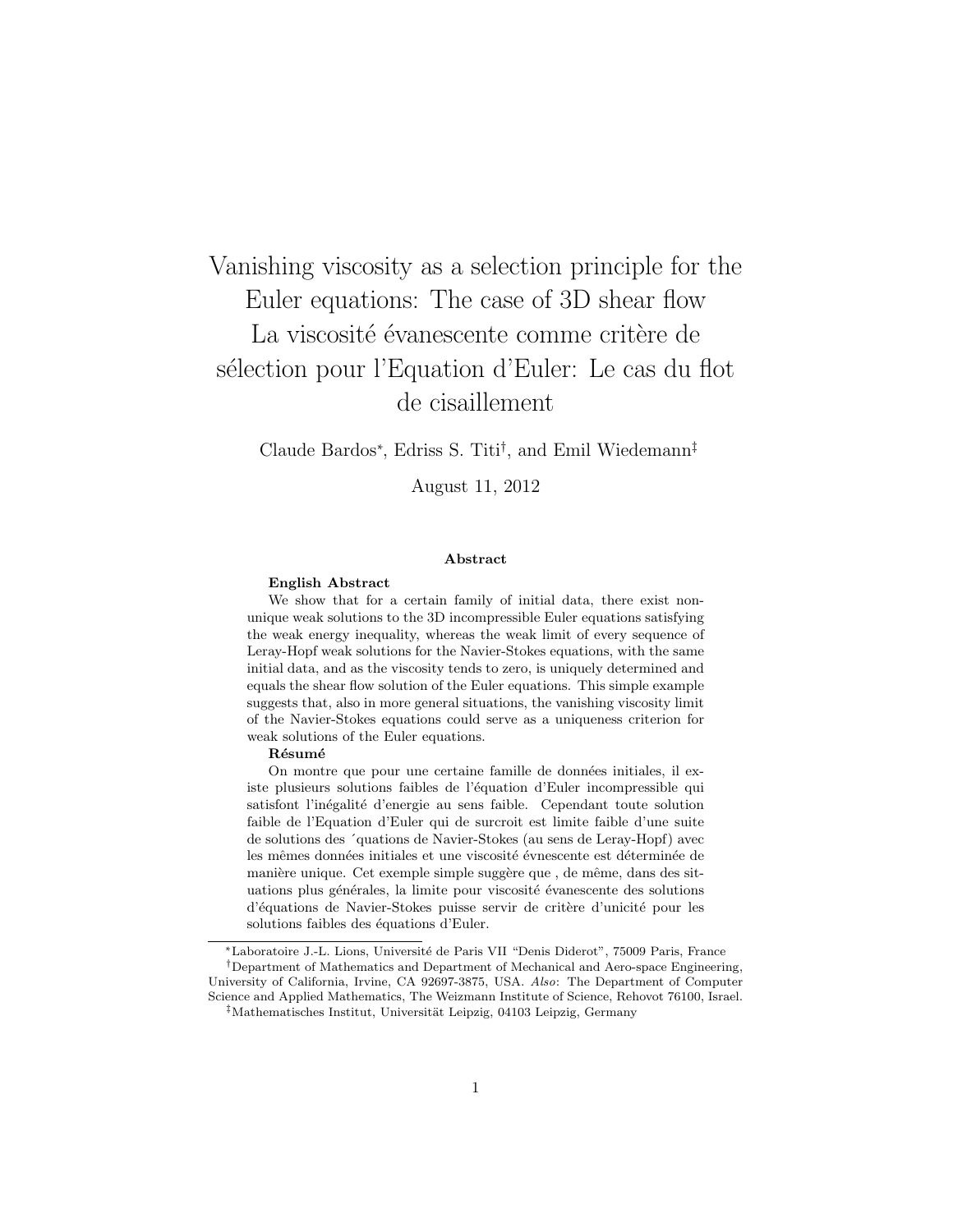# 1 Introduction

Consider the incompressible Euler equations,

$$
\partial_t v + v \cdot \nabla v + \nabla p = 0
$$
  
div  $v = 0$ , (1)

on the *d*-dimensional Torus  $\mathbb{T}^d = (-1/2, 1/2)^d$ ,  $d \geq 2$ . A weak solution (i.e. a solution in the sense of distributions)  $v \in C([0,T]; L^2_w(\mathbb{T}^d))$  is said to be *admissible* if it satisfies the weak energy inequality, i.e. if

$$
\frac{1}{2} \int_{\mathbb{T}^d} |v(x,t)|^2 dx \le \frac{1}{2} \int_{\mathbb{T}^d} |v(x,0)|^2 dx \tag{2}
$$

for every  $t \in [0, T]$ . Here,  $T \in (0, \infty]$  and  $C([0, T]; L^2_w(\mathbb{T}^d))$  denotes the space of vector fields that are continuous as maps from  $[0, T]$  into  $L^2(\mathbb{T}^d)$  with respect to the weak topology in  $L^2$ .

It has been established in [4] and [11] (see Corollary 3 therein) that there exists a large set of initial data which admit infinitely many admissible weak solutions of (1). Notice that the cited results can be adapted to the case of periodic boundary conditions, considered here, in a straightforward manner. These initial data, however, are constructed in a rather abstract way. Recently, L. Székelyhidi Jr.  $[10]$  exhibited the first example of concretely given initial data with the above mentioned non-uniqueness property. More precisely, consider the flat vortex sheet in two dimensions given by

$$
v_0(x) = \begin{cases} e_1 & \text{if } x_2 > 0 \\ -e_1 & \text{if } x_2 < 0. \end{cases}
$$
 (3)

Obviously, the stationary solution  $v(\cdot, t) = v_0$  for all  $t > 0$  satisfies the Cauchy problem for the Euler equations in the weak sense. Sz´ekelyhidi's result can be stated as follows:

Theorem 1. *There exist T* > 0 *and infinitely many weak solutions to the Euler equations in*  $\mathbb{T}^2 \times [0,T]$  *with initial data*  $v_0$  *and pressure zero. Among these, infinitely many conserve the kinetic energy in time, and infinitely many have strictly decreasing energy.*

Here, the kinetic energy is defined as in equation  $(2)$  above. Székelyhidi also observed that, clearly, any sequence of the Leray-Hopf weak solutions of the Navier-Stokes equations, corresponding to the initial data (3), converges weak–∗ (in fact even strongly) in  $L^{\infty}([0,T]; L^2(\mathbb{T}^2))$  to the stationary solution of the Euler equations, as the viscosity tends to zero. Hence, being a vanishing viscosity limit distinguishes the stationary solution from all the other weak solutions of the Euler equations stated in Theorem 1. The aim of the present note is to prove a similar statement for the slightly more sophisticated case of the three-dimensional shear flow.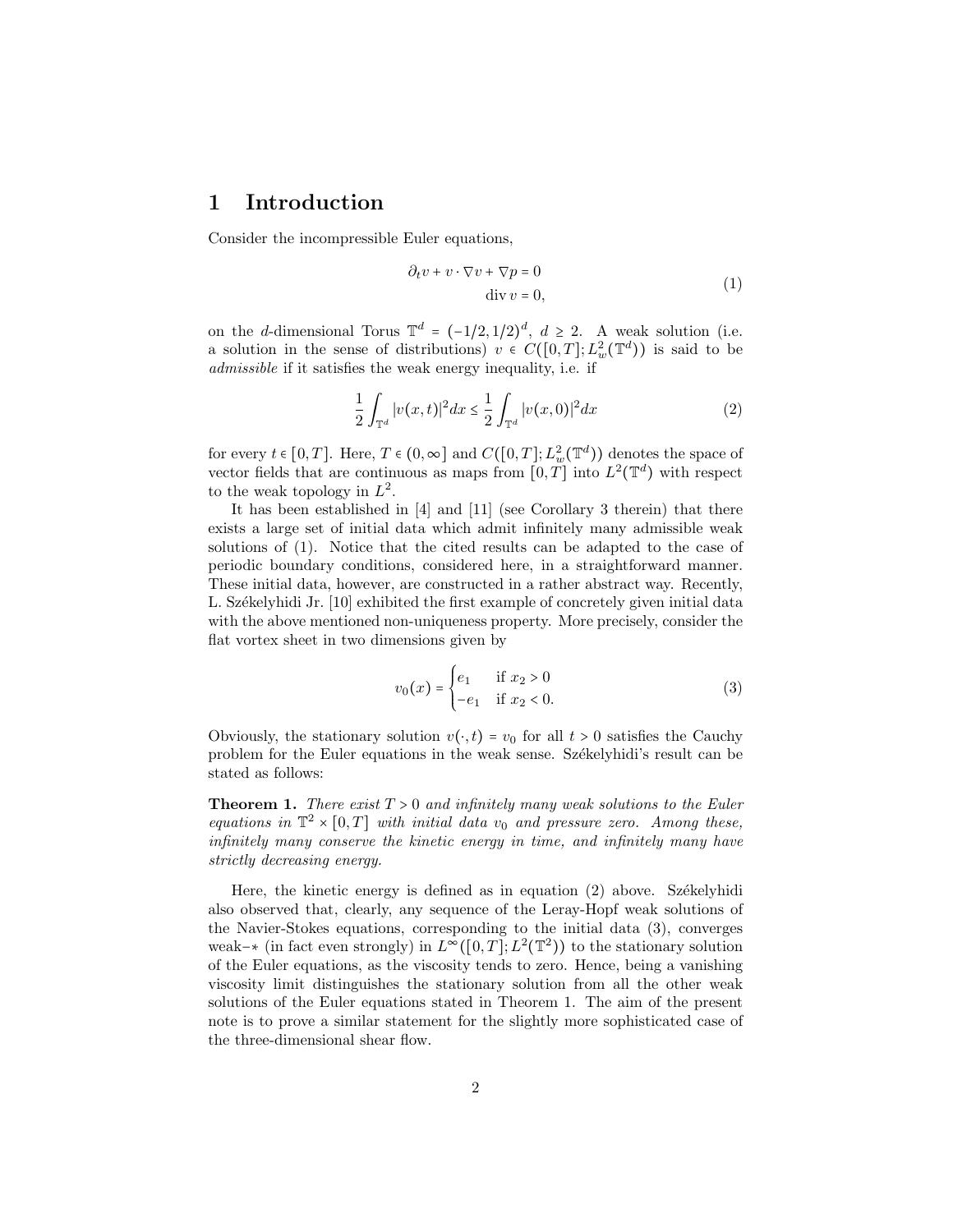### 2 3D shear flow

In three dimensions, any initial data of the form  $v_0(x) = (v_1(x_2), 0, v_3(x_1, x_2))$ has the shear flow solution of the Euler equations given by

$$
v(x,t) = (v_1(x_2), 0, v_3(x_1 - tv_1(x_2), x_2))
$$
\n(4)

(see [2] and [6] for results concerning this shear flow). Note in particular that  $v(x, t)$  is periodic in *x* if  $v<sub>0</sub>$  is.

Székelyhidi's result can now easily be extended to the case of three-dimensional shear flows as follows:

**Corollary 2.** *Let*  $v_0(x) = (v_1(x_2), 0, v_3(x_1, x_2))$ *, where* 

$$
v_1(x_2) = \begin{cases} 1 & \text{if } 0 < x_2 < 1/2 \\ -1 & \text{if } -1/2 < x_2 < 0, \end{cases}
$$

*extended periodically, with basic period* (−1/2*,* 1/2)*, and*  $v_3 \in L^2_{x_1,x_2}(\mathbb{T}^2)$  *is arbitrary. Then there exist T* > 0*, and infinitely many admissible weak solutions of the 3D Euler equations on*  $\mathbb{T}^3 \times [0,T]$  *with initial data*  $v_0$ *.* 

*Proof.* Take  $u(x,t) = (u_1(x_1, x_2, t), u_2(x_1, x_2, t))$  to be a solution to the 2D vortex sheet problem as in Theorem 1. Then, the triple

$$
(u_1(x_1,x_2,t),u_2(x_1,x_2,t),w(x_1,x_2,t))
$$

will be a weak solution of the 3D Euler equations (with zero pressure and initial data  $v_0$ ) if  $w$  is a weak solution of the 2D transport equation

$$
\partial_t w + u \cdot \nabla w = 0
$$
  
 
$$
w(t = 0) = v_3.
$$
 (5)

Such a solution  $w \in L^{\infty}((0,T); L^2(\mathbb{T}^2))$  exists; see Proposition II.1 in [5], which clearly holds also in the periodic setting. Moreover, we may even assume  $w \in$  $C((0,T); L^2_w(\mathbb{T}^2))$ , see Appendix A of [4]. Finally, as one can see from the proof of the cited Proposition II.1, we have

$$
||w(\cdot, t)||_{L^2(\mathbb{T}^2)} \le ||v_3||_{L^2(\mathbb{T}^2)}
$$
 for every  $t > 0$ 

(this is due to the weak lower semi-continuity of the norm in  $L^{\infty}((0,T); L^2(\mathbb{T}^2))$ ). Hence our solution  $(u_1, u_2, w)$  is an admissible weak solution of the 3D Euler equations. equations.

*Remark* 3. It is not possible to deduce from (5) that  $||w(\cdot,t)||_{L^2}$  is conserved in time: For this to hold, *w* would have to be a renormalised solution in the sense of DiPerna-Lions [5], which is ruled out by the irregularity of Székelyhidi's solutions.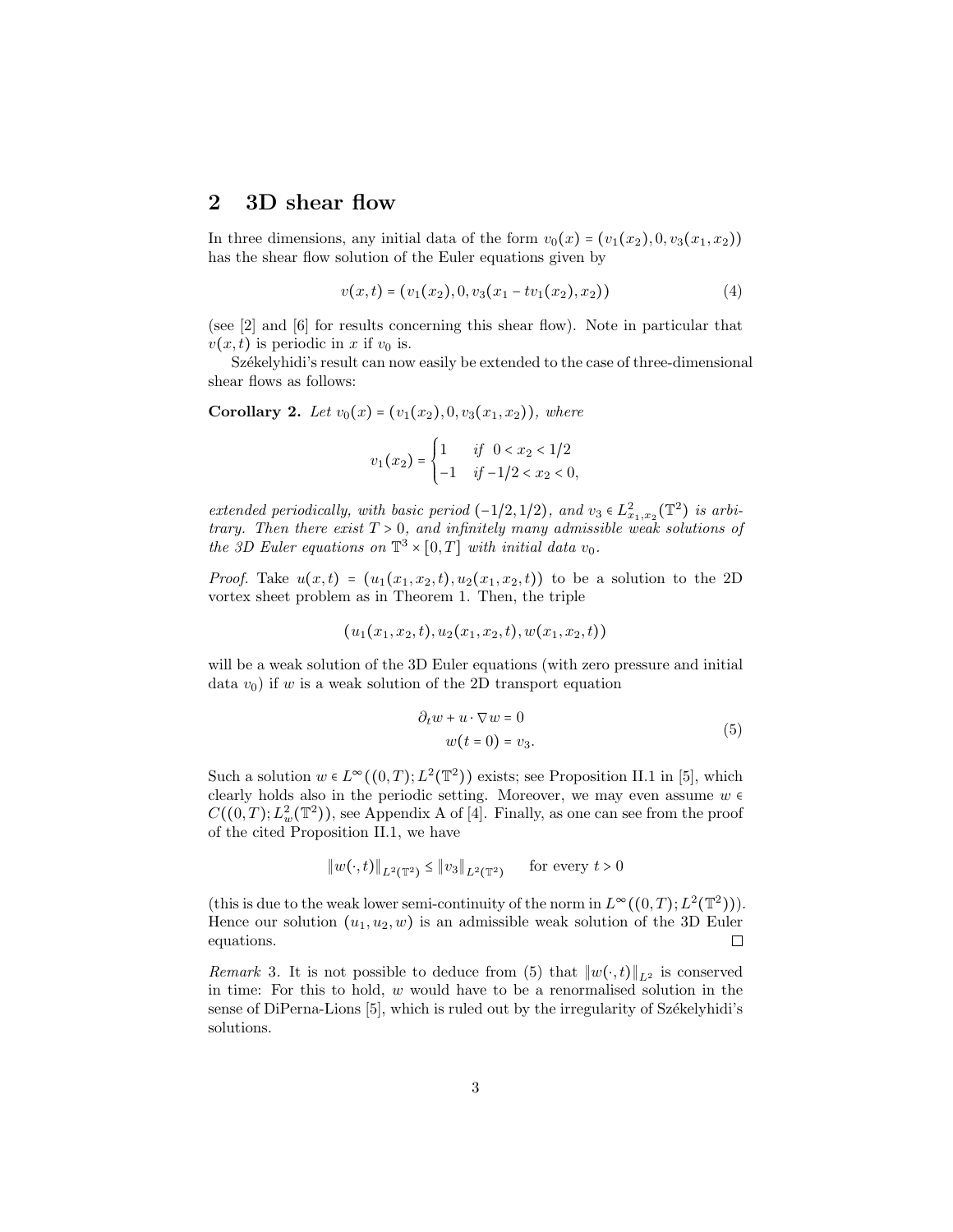Before we state and prove the main result of this note, we need an auxiliary result:

**Lemma 4.** *Let*  $v \in L^2(\mathbb{T}; \mathbb{R})$  *and*  $w_0 \in L^2(\mathbb{T}^2)$ *. Then the Cauchy problem for the linear transport equation*

$$
\partial_t w(x_1, x_2, t) + v(x_2) \partial_{x_1} w(x_1, x_2, t) = 0
$$
  

$$
w(\cdot, 0) = w_0
$$

*has a solution*  $w \in C([0,T]; L^2_w(\mathbb{T}^2))$ *, satisfying the equation in the sense of distributions, and this solution is unique in the class*  $L^{\infty}((0,T); L^2(\mathbb{T}^2))$ .

We omit the elementary proof of the Lemma.

**Theorem 5.** Let again  $v_0(x) = (v_1(x_2), 0, v_3(x_1, x_2))$ , where we assume  $v_1 \in$  $L^2(\mathbb{T})$  *and*  $v_3 \in L^2(\mathbb{T}^2)$ *. Then, for every viscosity*  $\nu > 0$ *, there exists a unique Leray-Hopf weak solution of the Navier-Stokes equations with viscosity*  $\nu$  and *initial data*  $v_0$ *, and these solutions*  $u^{\nu}$  *converge weak*-\* *in*  $L^{\infty}([0,T]; L^2(\mathbb{T}^3))$ *to the shear flow (4) corresponding to*  $v_0$ *, as*  $\nu \rightarrow 0$ *.* 

*Proof.* Let  $\nu > 0$ . The intuition that the solution of Navier-Stokes should preserve the particular structure of the initial data leads us to the ansatz

$$
u^{\nu}(x,t)=(u_1^{\nu}(x_2,t),0,u_3^{\nu}(x_1,x_2,t))
$$

and  $p^{\nu} = 0$ , where  $p^{\nu}$  denotes the pressure. Inserting this into the Navier-Stokes equations gives the so called two-and-half Navier-Stokes equations

$$
\partial_t u_1^{\nu}(x_2, t) - \nu \partial_{x_2}^2 u_1^{\nu}(x_2, t) = 0
$$
  

$$
\partial_t u_3^{\nu}(x_1, x_2, t) + u_1^{\nu}(x_2, t) \partial_{x_1} u_3^{\nu}(x_1, x_2, t) - \nu \Delta_{x_1, x_2} u_3^{\nu}(x_1, x_2, t) = 0,
$$

which is known to be globally well-posed for this kind of initial data (see, e.g., [6], and see [3] for the global existence and uniqueness of weak solutions of the 2D Navier-Stokes equations). For completion, we observe that the first equation is simply the one-dimensional heat equation with initial data  $v_1(x_2)$ , whose solution obviously converges to the time-independent function  $v_1(x_2)$  strongly in  $L^2(\mathbb{T} \times [0,T])$ , as the viscosity tends to zero. The second equation is an advection-diffusion equation. By standard parabolic theory (see e.g. Theorem 5 in Section 7.1.3 of [7], which again can be adapted to the periodic case, or the 2D Navier-Stokes theory) there exists a (unique) solution

$$
u_3^{\nu} \in L^2([0,T]; H^1(\mathbb{T}^2)) \bigcap C([0,T]; L^2(\mathbb{T}^2))
$$

(recall that the initial data  $v_3$  is in  $L^2$ ). Hence, for every fixed  $\nu > 0$ , we obtain a Leray-Hopf weak solution with the initial data  $v_0(x)$ . Following ideas from [9] (see, e.g., [1] and [8] for details) one can show that this solution is unique within the class of all 3D Leray-Hopf weak solutions; moreover, this solution depends continuously on the initial data, when the initial data is perturbed in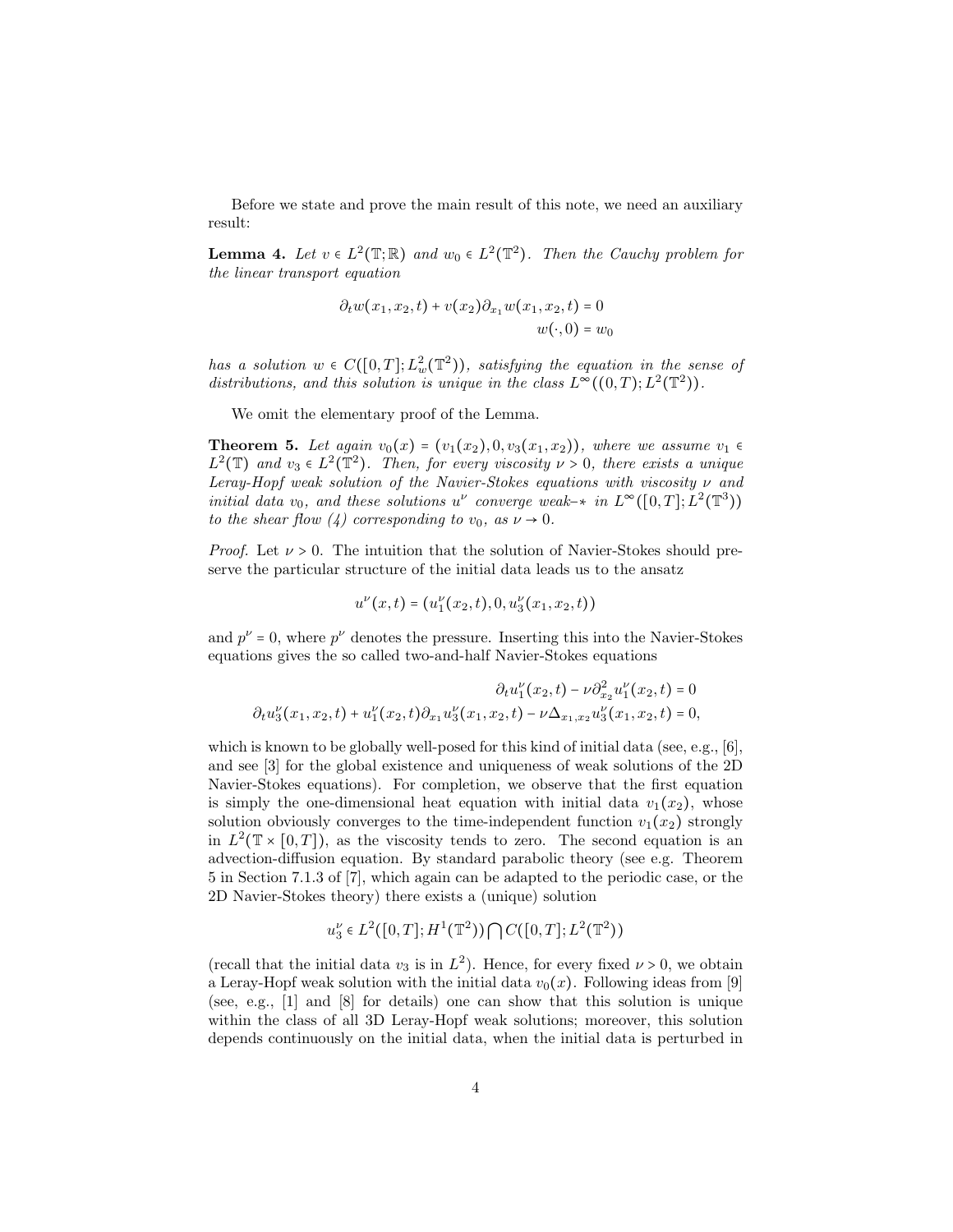the  $L^2(\mathbb{T}^3)$  norm (see [1]). Furthermore, since the family of unique solutions,  $u^{\nu}$ , is uniformly bounded in  $L_t^{\infty} L_x^2$ , there exists a subsequence  $u^{\nu_k}$  which converges weak<sup>-\*</sup> to  $u \in L_t^{\infty} L_x^2$ , and  $u$  satisfies

$$
u_1(x_2, t) = v_1(x_2)
$$
  
\n
$$
u_2 = 0
$$
  
\n
$$
\partial_t u_3(x_1, x_2, t) + v_1(x_2) \partial_{x_1} u_3(x_1, x_2, t) = 0
$$
  
\n
$$
u_3(x_1, x_2, 0) = v_3(x_1, x_2).
$$
\n(6)

Indeed, the equation for  $u_3$  follows from  $u_1^{\nu} u_3^{\nu} \stackrel{*}{\rightharpoonup} u_1 u_3$ , thanks to the strong convergence of  $u_1^{\nu}$  to  $u_1$ . Next, it follows from Lemma 4 above that system (6) has a *unique* solution, and that this unique solution is given precisely by the shear flow (4) (see [2]). Finally, this uniqueness implies that the whole sequence  $u^{\nu}$ , and not just a subsequence, converges to the shear flow solution (4).  $\Box$ 

Combining the Corollary and the Proposition, we see that among the infinitely many admissible solutions of the Euler equations that are corresponding to the shear flow initial data,  $v_0(x) = (v_1(x_2), 0, v_3(x_1))$ , the shear flow solution given by (4) has the exclusive property of being a vanishing viscosity limit.

Acknowledgement. Part of this work was done while the third author was a visitor to the project "Instabilities in Hydrodynamics" of the Fondation Sciences Mathématiques de Paris. He gratefully acknowledges the Fondation's support. The work of the second author is supported in part by the NSF grants DMS-1009950, DMS-1109640 and DMS-1109645, and by the Minerva Stiftung/Foundation.

## References

- [1] Claude Bardos, Milton Lopes Filho, Dongjuan Niu, Helena Nussenzveig Lopes, and Edriss S. Titi. Stability of viscous, and instability of non-viscous, 2d weak solutions of incompressible fluids under 3d perturbations. *Preprint*, http://arxiv.org/pdf/1201.2742v2.
- [2] Claude Bardos and Edriss S. Titi. Loss of smoothness and energy conserving rough weak solutions for the 3*d* Euler equations. *Discrete Contin. Dyn. Syst. Ser. S*, 3(2):185–197, 2010.
- [3] Peter Constantin and Ciprian Foias. *Navier-Stokes equations*. Chicago Lectures in Mathematics. University of Chicago Press, Chicago, IL, 1988.
- [4] Camillo De Lellis and László Székelyhidi, Jr. On admissibility criteria for weak solutions of the Euler equations. *Arch. Ration. Mech. Anal.*, 195(1):225–260, 2010.
- [5] R. J. DiPerna and P.-L. Lions. Ordinary differential equations, transport theory and Sobolev spaces. *Invent. Math.*, 98(3):511–547, 1989.